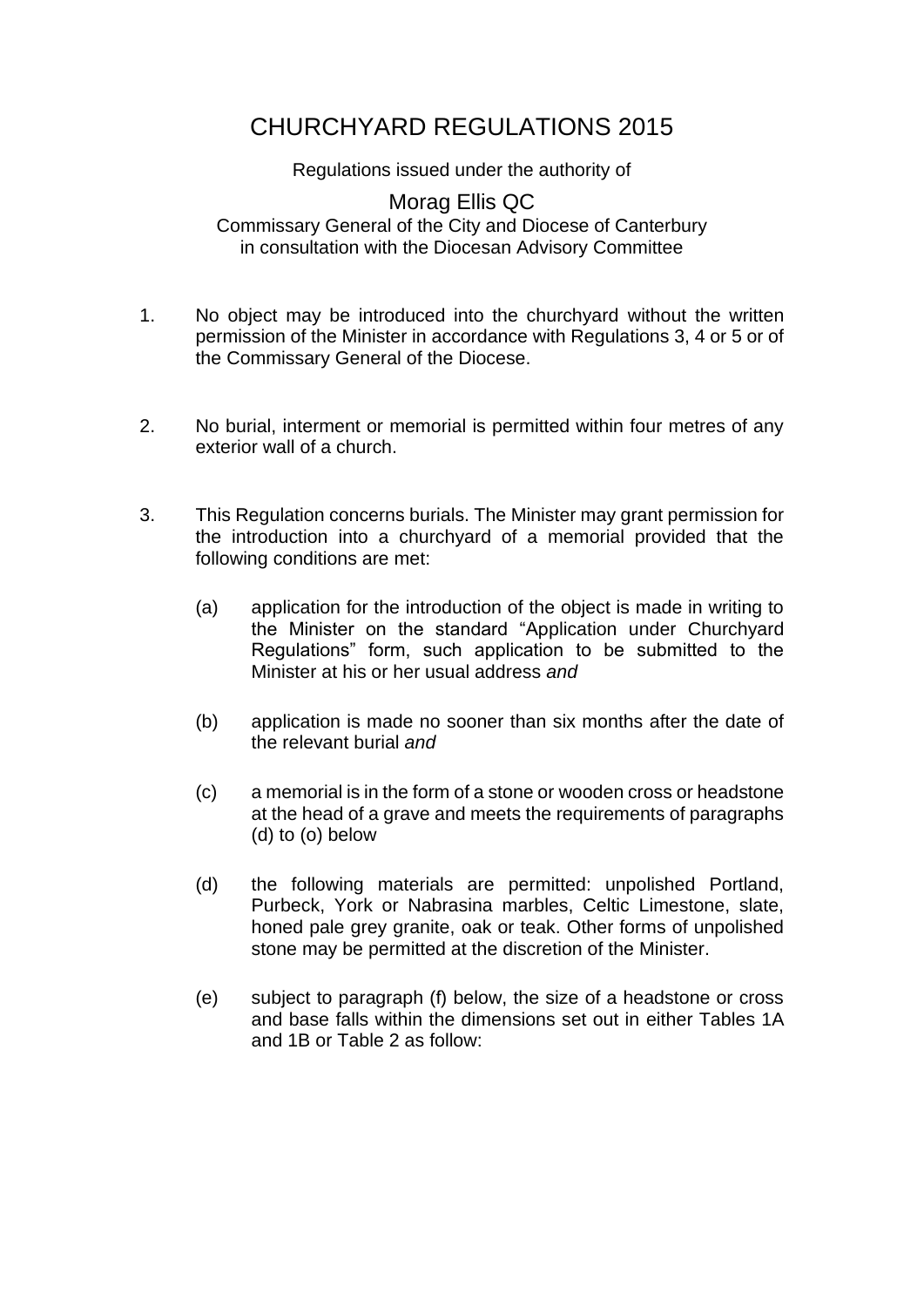## **Table 1A: Headstone**

|         | Height above Ground |        | Width    |                   | <b>Thickness</b> |        |
|---------|---------------------|--------|----------|-------------------|------------------|--------|
|         | Imperial            | Metric | Imperial | Metric            | Imperial         | Metric |
| Maximum | 48"                 | 1200mm | 36"      | 900mm             | 6"               | 150mm  |
| Minimum | 36"                 | 900mm  | 20"      | 500 <sub>mm</sub> | 3"               | 75mm   |

## **Table 1B: Headstone Base**

|          | Height above Ground |                   | Width           |      | Depth |                   |
|----------|---------------------|-------------------|-----------------|------|-------|-------------------|
| Imperial |                     | Metric            | Imperial Metric |      |       | Imperial Metric   |
| Maximum  | 6"                  | 150 <sub>mm</sub> | 38"             | 97cm | 12"   | 300 <sub>mm</sub> |
| Minimum  | .3"                 | 75 <sub>mm</sub>  | 22"             | 56cm |       | 18cm              |

## **Table 2: Cross**

|         | Height above Ground |               | Width    |               | <b>Thickness</b> |               |
|---------|---------------------|---------------|----------|---------------|------------------|---------------|
|         | Imperial            | <b>Metric</b> | Imperial | <b>Metric</b> | Imperial         | <b>Metric</b> |
| Maximum | 60"                 | 1500mm        | 36"      | 900mm         | 12"              | 300mm         |
| Minimum | 3"                  | 900mm         | N/A      | N/A           | N/A              | N/A           |

In the case of a timber cross the minimum thickness permitted is 1.5 inches (40mm)

- (f) a memorial for a child aged under 16 years at the date of death may be smaller than the standard sizes specified above at the discretion of the Minister.
- (g) kerbs, railings or chippings, whether raised or at ground level, are not permitted.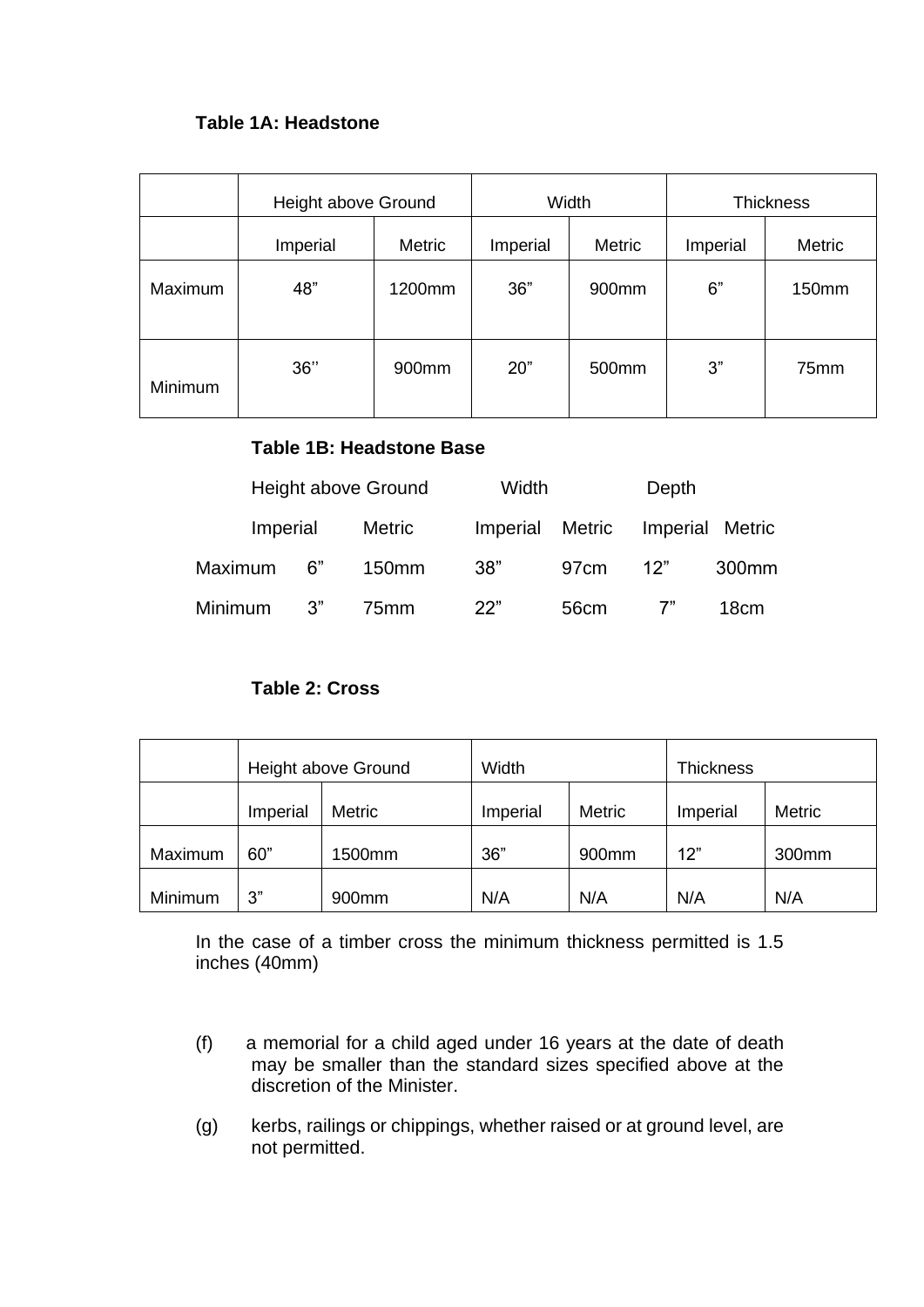- (h) moulded figure work is not permitted.
- (i) the inscription on a memorial should contain the names of the deceased, the date of his or her death, and the date of birth or the age at death. All factual material in the inscription must be accurate.
- (j) the words to be inscribed on a memorial or any emblem, badge or other design, must be appropriate in the opinion of the Minister (and any necessary third party permissions obtained).
- (k) photographic reproductions are not permitted.
- (l) all words inscribed must, in the opinion of the Minister, be clearly legible and the overall layout and design set out suitably.
- (m) any infilling of lettering and other designs shall be of grey matt finish or earth colour enamel and, in the opinion of the Minister, shall be in harmony with the material from which the memorial is made.
- (n) no advertisement or trademark is permitted. If the name of the craftsman who produced the memorial is inscribed on the memorial, it shall be on its side or reverse only, in lettering similar to the main inscription and not more than 15 millimetres in height.
- (o) the anchorage of all memorials must be in accordance with the best practices of the industry and must comply with current Health and Safety Regulations.
- 4. This Regulation concerns the interment of ashes.
	- (a) Biodegradable containers shall be used save where ashes are placed directly into the ground without a container.
	- (b) Individual memorials are only permissible in principle where the Faculty authorising the setting aside of an area for the interment of ashes so permits. In such cases the Minister may permit the marking of any individual interment by means of a tablet if the following conditions are met:
		- (i) application for the introduction of the object is made in writing to the Minister on the standard "Application under Churchyard Regulations" form, such application to be submitted to the Minister at his or her usual address *and*
		- (ii) application is made no sooner than one month after the date of the relevant interment.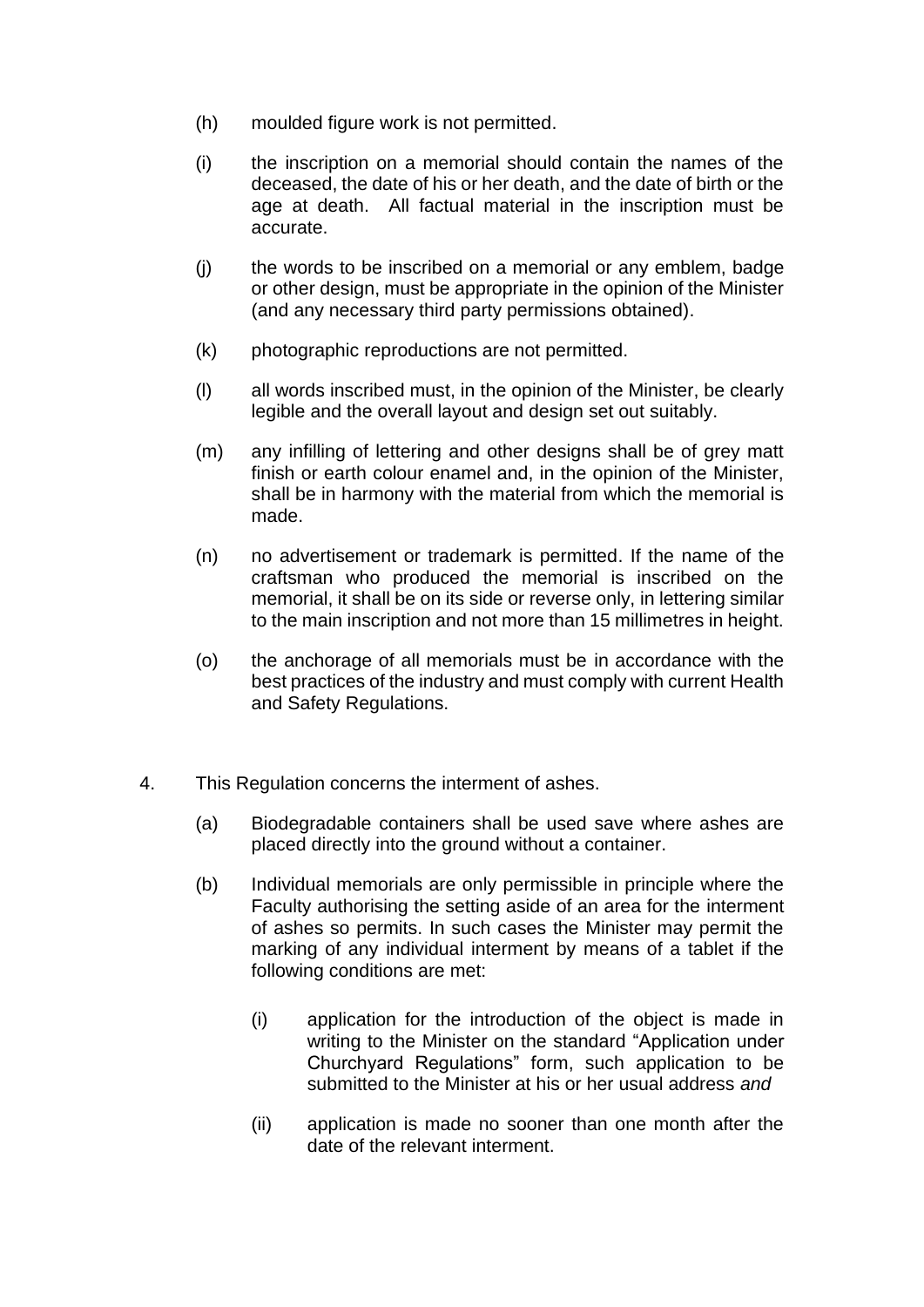- (c) In addition to the conditions in Regulation 4(b), the following conditions concerning form, size and type of stone must be met:
	- (i) in a case where the Faculty authorising the setting aside of an area for the interment of ashes has specified the form and or size of memorials, the memorial is in the specified form and or size *or*
	- (ii) in any case where the Faculty authorising the setting aside of an area for the interment of ashes permits the placing of individual memorials but does not specify the form and size of such memorials, the memorial is to be in the form of a tablet not exceeding  $(21"x 21") 525$ millimetres x 525 millimetres and
	- (iii) in any case where the Faculty authorising the setting aside of an area for the interment of ashes has specified any permitted stone or stones, the memorial is of a permitted stone *or*
	- (iv) in any case where the Faculty authorising the setting aside of an area for the interment of ashes permits the placing of individual memorials but does not specify the type of stone permitted, the memorial is to be of unpolished Portland, Purbeck, York or Nabrasena marbles, Celtic limestone, slate, honed pale grey granite, oak or teak, or another form of unpolished stone at the discretion of the Minister
- (d) In addition to the conditions in Regulation 4 (b) and (c), the following conditions concerning the design of memorials must be met:
	- (i) the inscription should not exceed four lines of text including the names of the deceased and dates of birth and death, save that nine lines of text are permissible in the case of a double interment. All information must be accurate.
	- (ii) the words to be inscribed on a tablet and any emblem, badge or other design must be appropriate in the opinion of the Minister (and any necessary third party permissions obtained).
	- (iii) photographic reproductions are not permitted.
	- (iv) all words inscribed must, in the opinion of the Minister, be clearly legible and the overall layout and design must be set out suitably.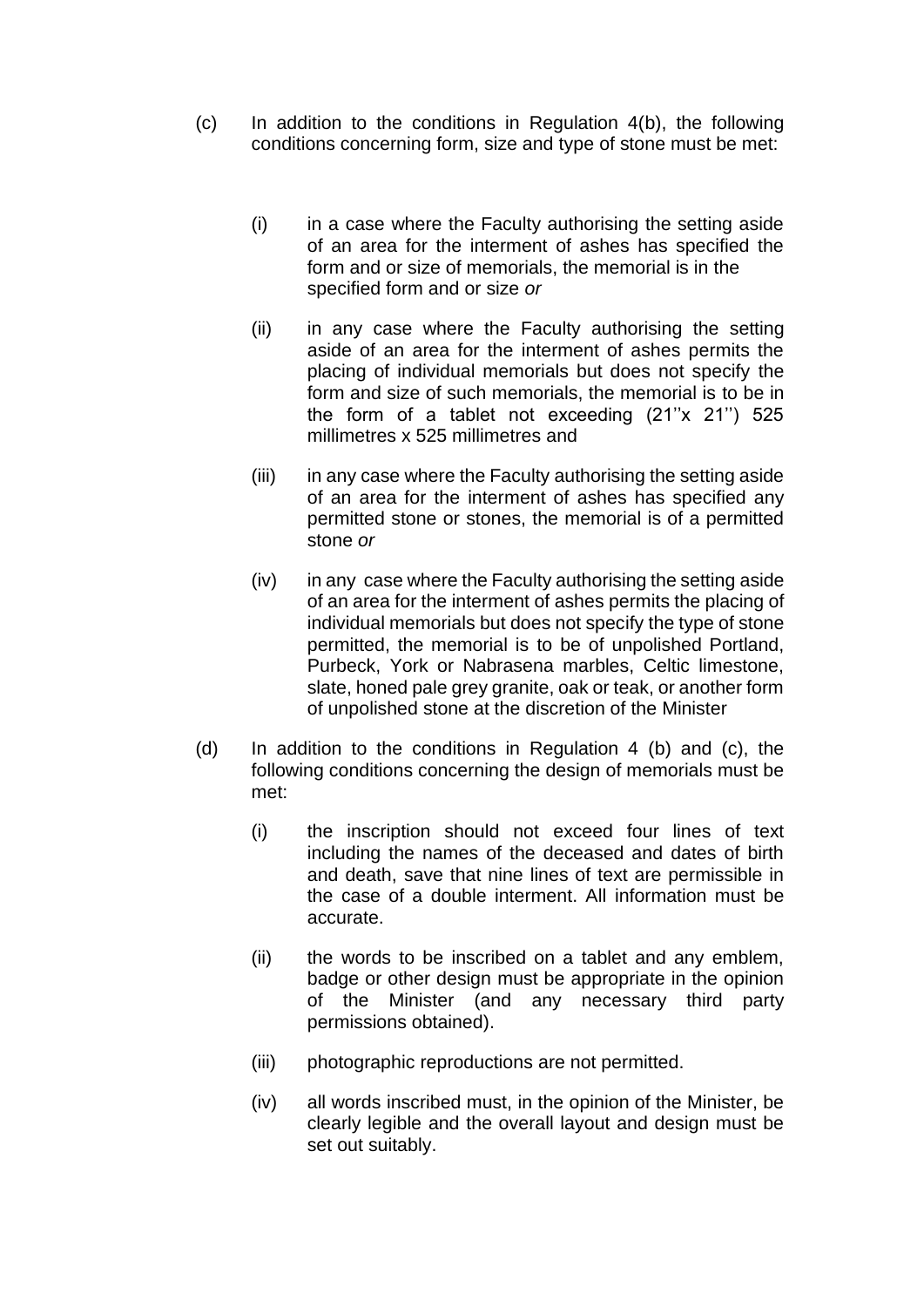- (v) any infilling of lettering and other designs shall be of grey matt finish or earth colour enamel and, in the opinion of the Minister, shall be in harmony with the material from which the memorial is made.
- (vi) the name of any craftsman, trademark or other advertising may not appear on the tablet.
- 5. This Regulation concerns flower containers. The Minister may grant permission for the introduction into a churchyard of a container for flowers provided that the following conditions are met:
	- (a) in the case of a flower container which is to be set in the base of a memorial, its top will not protrude above the level of the base *or*
	- (b) in the case of a flower container which is to be buried in the ground immediately in front of the memorial, its top will not protrude above ground level *and*
	- (c) if the flower container is to be placed in an area where there are cremated remains, a Faculty has provided for tablets to be placed over individual interments. Such a container must either be incorporated into the tablet or buried in the ground within the plot, in such a way that it will not protrude above ground level or project beyond the plot itself.
	- 6. This regulation concerns artificial flowers. Artificial flowers may be permitted for a temporary period by the Minister. Rose bushes and other shrubs shall not be planted on individual graves.
	- 7. For the purposes of these Regulations, 'Minister' means the Incumbent of the Benefice in which the churchyard is situated or, where rights of presentation are suspended, the Curate licensed to the charge of that parish or the Minister acting as Priest-in-Charge.
	- 8. In the exercise of any discretion under these Regulations, the Minister shall have regard to the current version of the Churchyard Guide.

.

 $V_{1}$